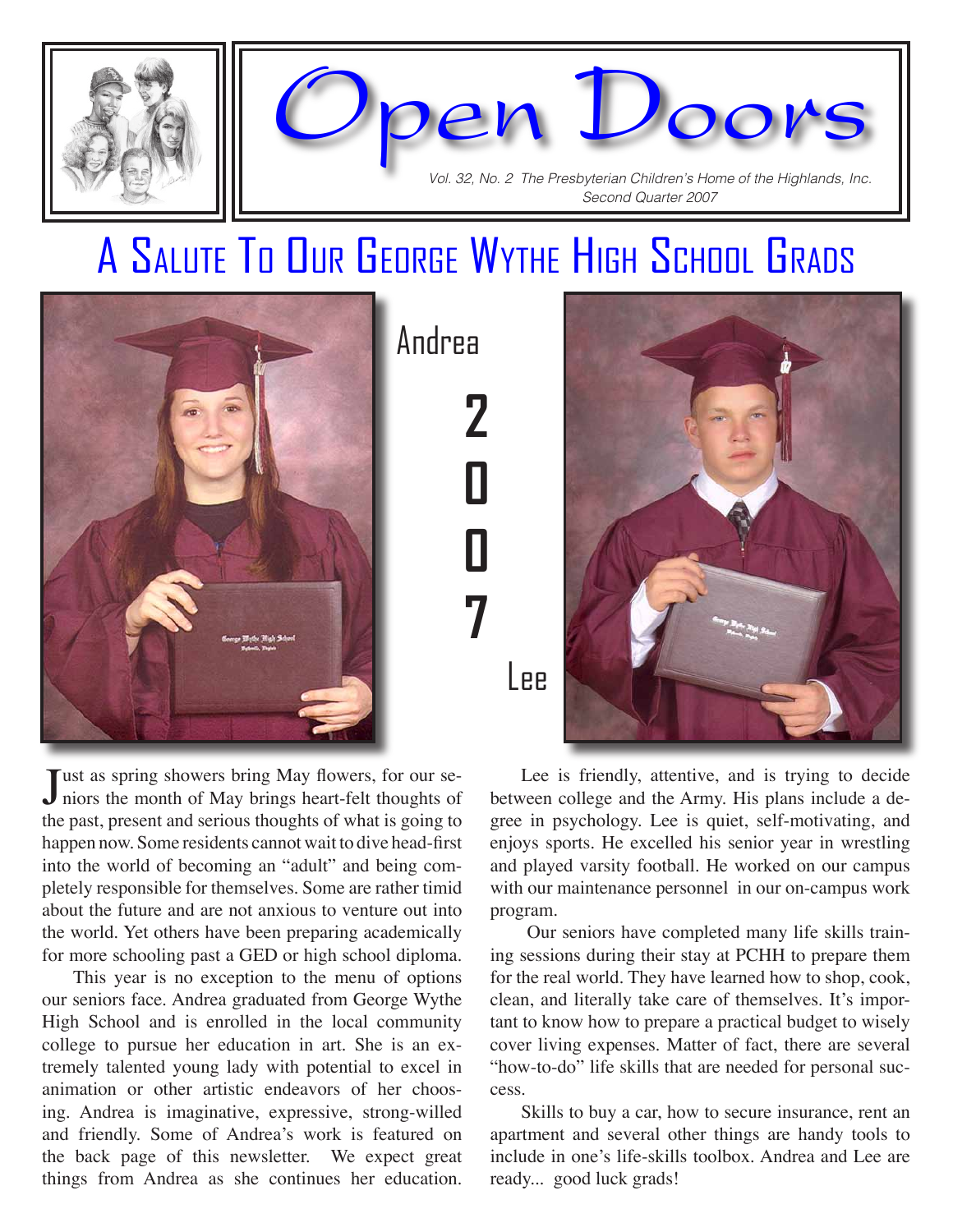

#### Billy Rice Executive Director

**X** *Then* your ministry has been caring for children for over eighty-seven years, it can be overwhelming to think about the number of children that have passed through your doors and have an emotional attachment to our home. The most obvious reminder of this is Alumni Day, when residents from years past come back to campus to reminisce about old times and catch up with friends. It is a wonderful day, filled with laughter and stories about the "old days" that just get better with time, and we eagerly look forward to it each year.

Many of our children do not make it back for Alumni Day, but that does not mean we do not hear from them. Almost every day our phone rings with a call from a former resident. Some are good calls, such as a wedding announcement, a new job, or the birth of a child. Other calls are painful – an alumnus has fallen on hard times, and we do what we can to help when it's appropriate. Sometimes they just need someone to talk to, and they want to speak to a familiar voice. You would be amazed at the number of calls and letters our staff members receive from our children after they leave us. It is a testament to the love and trust they gain from the children while they are in our care.

Some of the best visits are where they just drop in. That happened this week when Jake Tidwell, a 2005 alumnus, stopped by. Jake was on leave from his first tour of duty in Iraq, and he was scheduled to return as soon as his leave was over. We

were thrilled that he stopped by to see us, and it was obvious that he was happy to be here. He looked like the same Jake that was with us a couple years ago, but now he is a man serving his country during this difficult time. We could not be more proud.

As our latest crop of graduates prepare to strike out on their own, they can do so with the knowledge that the Children's Home will always be here to serve as an anchor for their lives. As part of the Children's Home family, I hope that makes you proud. We could not do it without your love and support, and we thank you.



Alumni Gathering Mark your calendars!

**Saturday July 14, 2007 10:00 a.m. — 4:00 p.m.**



### Storytelling Festival

The Molly Copes "Back To The **L** Mountains" Storytelling Festival is set for the first weekend in June for 2008. David Holt and Sheila Kay Adams, nationally renouned storytellers, have agreed to come to the inaguraul event to be held on our campus.

Regional storyteller, Jim Lloyd, has not only agreed to perform but he is also serving on our Advisory Committee for the festival. We will announce other storytellers as they commit to perform.

If you or your group would like to assist in promoting the festival and/or selling tickets for us in your area, please call (276) 228-2861 for information on how to sign up.

## JUST A REMINDER...

If you are looking for another way to<br>help the Children's Home while you  $\mathbf{T}$  f you are looking for another way to save on your taxes from your mandated IRA withdrawals, check out this limited time opportunity. All contributions must be made between January 1, 2006 and December 31, 2007.

For more details, go to our web site at http://pchh.org and download the information or call the office and we will mail/e-mail/fax the information to you.

#### **CURRENT NEEDS**

- Pool Towels & Kitchel Towels
- All Occassion Cards
- Gas for a Cottage Van (\$75 per tank)
- Sponsor Home Olympics (\$350 per resident)
- Landscaping Elements (flowers, mulch, tools, etc.)
- Sponsor Movie Night Out (\$75 per cottage)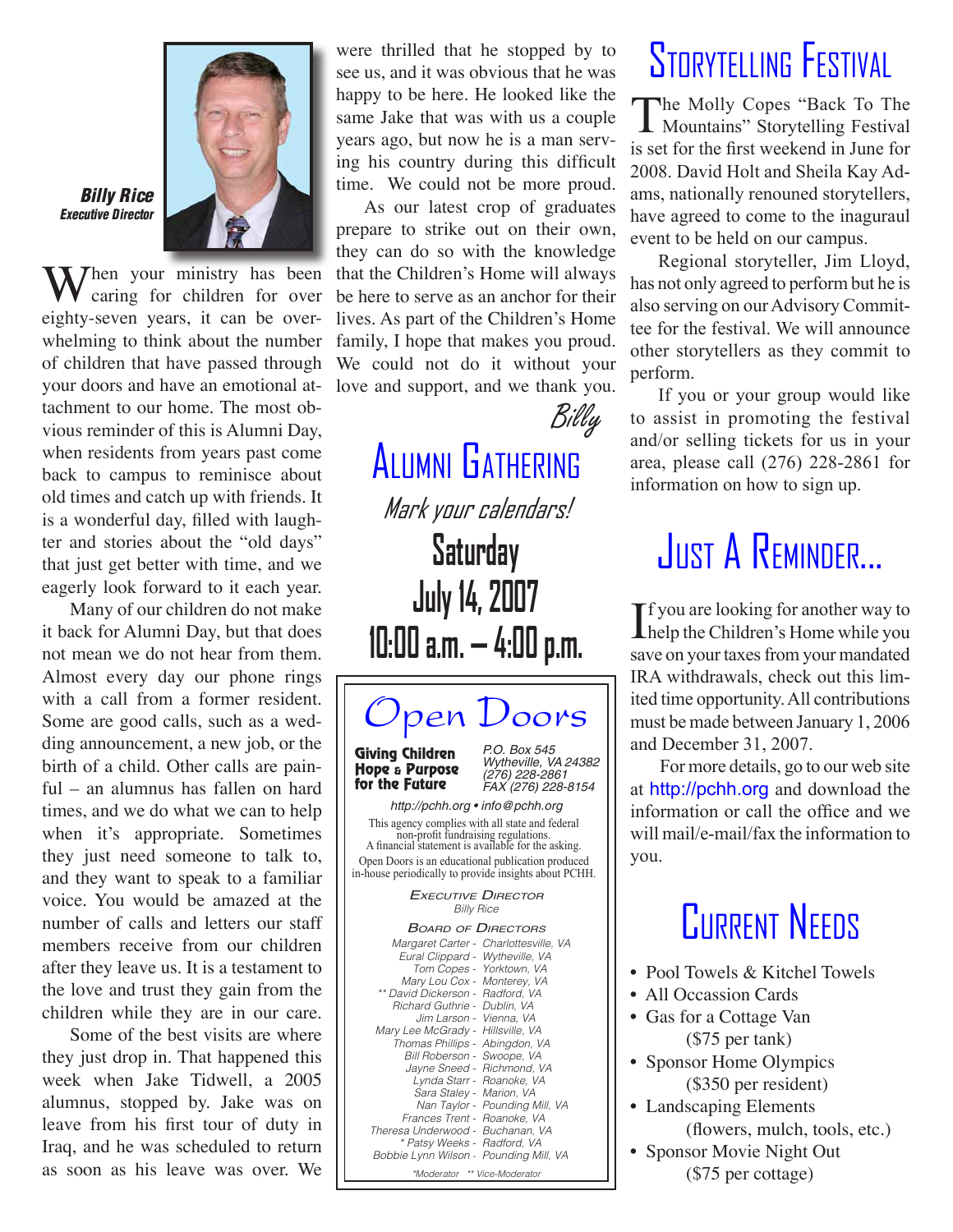#### PCHH On-Campus Work Program — Working Towards The Future



How many times have you heard produce trucks in the summer.<br>
the saying, "I can't" or "I don't It is quite satisfying to observe a **L**the saying, "I can't" or "I don't tasks that encompass a specific job. that can serve him/her for a lifetime.

Although much of the work program jobs on campus involves manual labor, the jobs fulfill a much needed purpose. There is great value in learning how to work.

Whether it's with our maintenance personnel or kitchen staff, residents in our work program are trained, supervised, and paid for the jobs they perform. Successful completion of our on-campus work program is a sure-fire way to get and keep that part-time off-campus job.

The off campus jobs vary from fast food restaurant jobs to landscaping, from shoveling snow during the winter to unloading

know how to do that?" In our on-cam-young, inexperienced worker who pus work program, residents learn does not know how to do anything, how to do "that" and learn how to do learn and advance in practical skills mission of "*Giving Children Hope* 



Learning how to work effec-It is quite satisfying to observe a tively serves an individual throughout their lifetime.. The work program is an important part of our *& Purpose For The Future*."

THIS & THAT...



Birthdays are special at PCHH.<br>We celebrate with the birthday boy's or girl's favorite dinner, birthday cake, presents, and

fulfill Chase's special birthday wish. tired. We thank God for His blessings. just the weekend prior to the shooting. birthday with a special request to ride meeting to officially "burn the note" in one of his favorite cars to ever visit that enabled the Home to purchase campus, a 1931 customized A-Model. the Jordon Center. It feels really Owner, Duke Yontz, was delighted to good to have our debt officially re-



ner, birthday cake, presents, and **B**illy Rice, Executive Director, special requests when possible. **B** and Patsy Weeks, Board Moder-Chase recently celebrated his ator, took time during a recent board



The Virginia Tech incident on<br>April 16 prompted many expressions of concern and sympathy. Kyle participated in a school memorial service in memory of the 32 people who lost their lives. He enjoyed wearing his Virginia Tech cap that day. Matter of fact, he was reluctant to remove it during times that called for no-caps (dinner time for example).

The shooting event caused many anxious moments. A group of our residents were special guests at a function on the Virginia Tech campus